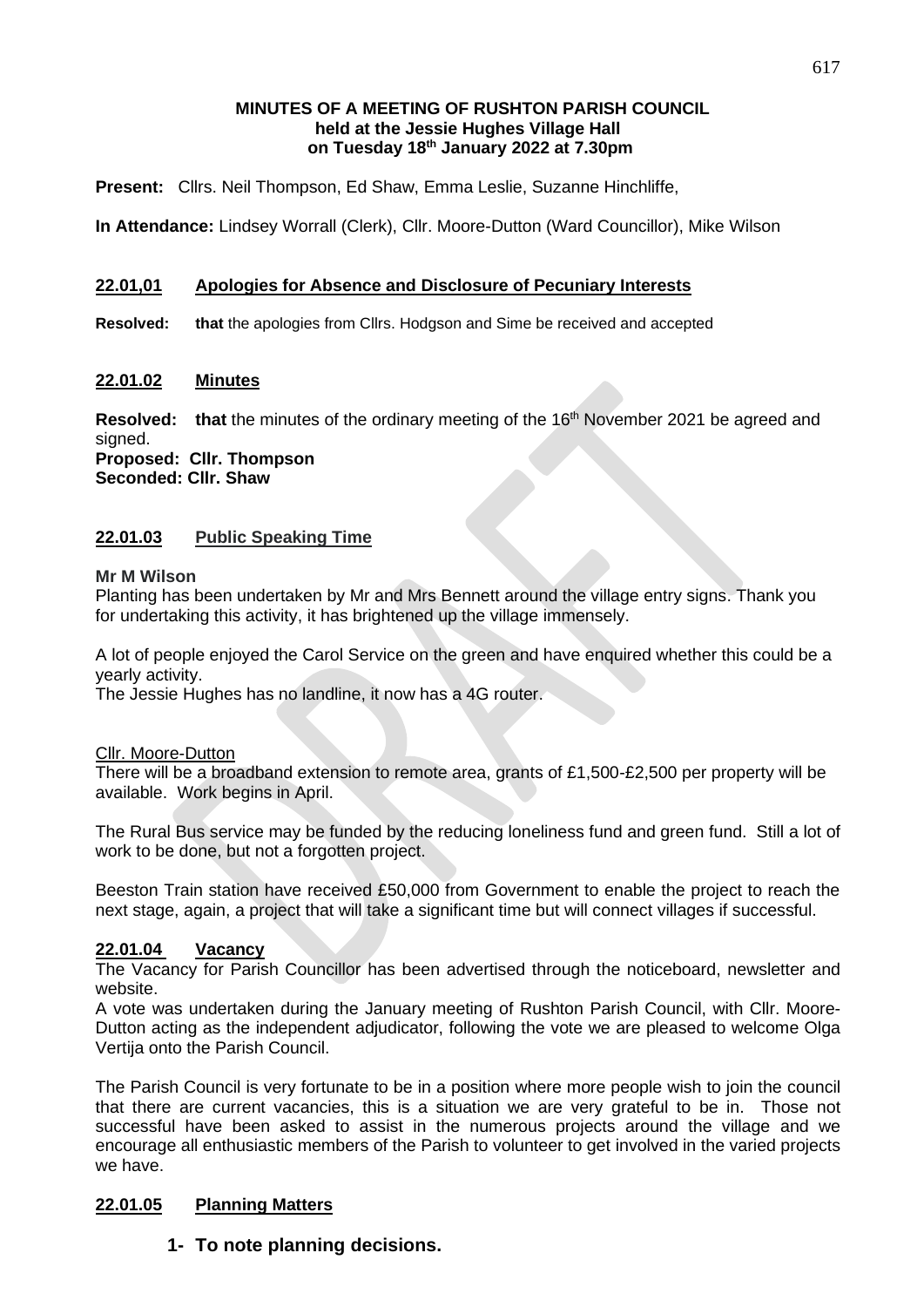# **Oulton Mill Lane**

Enforcement case has been opened for this planning permission. Permission was granted for an agricultural building under permitted development. Currently a case officer has not been assigned to this site as the planning enforcement team are suffering a backlog. A site visit will be conducted in due course.

The beauty spot has been spoilt by the actions of the applicant. The applicant would need evidence that the activities on the site are agricultural to support the permission granted.

Action -Letter to be written to CwAC, include photos of site and include some of before when it was a meadow. Clerk

# **21/00348/FUL**

**Location -**Brownhills, Brownhills Road, Rushton, CW6 9 **Proposal** – Garage with home office above. **Withdrawn**

### **21/00418/FUL**

**Location -**Tree Tops Bungalow, Eaton Lane, Eaton, CW6 9AG **Proposal** – Single Storey rear extension, reclad existing building in black timber, retiling roof, paint existing render, new windows throughout with some new openings, removal of chimney breast.

# **Approved**

# **21/00475/FUL**

**Location -**Land at Oak Tree Farm, Edgewell Lane, Eaton. CW6 9 **Proposal** – Erection of Steel Portal framed Building **Approved**

**2- To consider response to planning applications received Applications received since the last meeting.**

#### **21/04557/FUL**

**Location –** Oxheys Farm, Oxheys Lane, Rushton, CW6 9AT **Proposal –** Construction of portal frame agricultural building for milking parlour amd associated facilities.

The Parish Council **Supports** this Planning Application –

Proposed – Cllr. Shaw Seconded – Cllr. Leslie

Pre- application submission **Location -** Hares Form, Winterford Lane, Rushton **Proposal –** Erection of Rural Workers Dwelling.

This application will be discussed in full once received from CWaC Planning Dept.

# **22.01.06 Highways**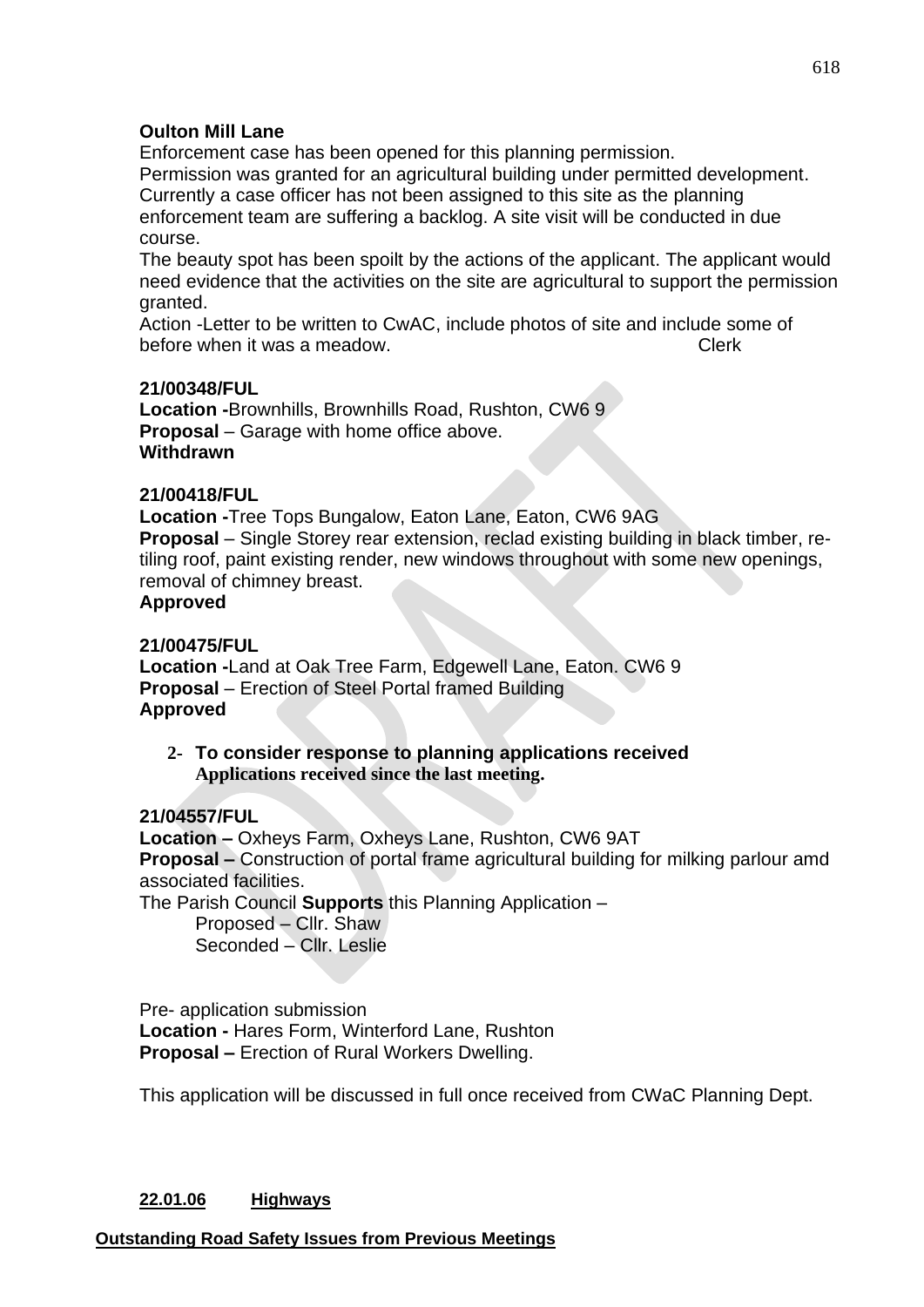#### **There has been little progress on the following issues but they remain our objectives for completion in 2021 and 2022.**

### **A full list of the council's objectives can be found in the May 2021 Meeting minutes.**

#### a. Highways Issues

The Highways dept have undertaken CCTV works on Sapling Lane and observed that a section of drain needed replacing, these works were carried out in October, so far this repair appears to be satisfactory, the parish council will assess the road over the winter months.

Sapling Lane carriage way is subsiding, this is in the centre of the carriage way and could become very hazardous to motorists if the road surface becomes more damaged. Highways have been made aware of this and have undertaken an assessment, works will be carried out to repair the carriageway.

The 20mph limit currently sited before the Village Hall should be put out to where the current 30mph limit changes to 50mph (at the bottom of the hill; the originally agreed position). The 20mph sign by the Green, should be moved out to where the 30mph sign is. This is being assessed by Highways and we await a decision. Clerk to chase the delivery team.

40mph sign on Whalley Drive is missing, and the other one is pointing the wrong way. Clerk to contact Highways and ask for a replacement.

The Fingerpost on Dogmore Lane is facing the wrong way, to contact Highways and ask for this to be corrected.

#### b. Road Safety Matters

Convictions – after 10 years of working with Cheshire Constabulary the Parish Council now have regular convictions for speeding motorists travelling through Eaton. Thanks to PSCO Jorge and PC Paul.

Police Surgeries – after a request from the new PC for more involvement with the community, there will be regular police surgeries at the Jessie Hughes on the following dates;

Friday 19th November 11.00 – 12.00 noon Wednesday 15<sup>th</sup> December 5.00 -6.00pm

Serious accidents have occurred on Royal Lane just outside the village, a total of five accidents in four years have occurred including a car hitting a tree. These accidents need to be reported to Highways when they occur to re-enforce how dangerous the lanes of the Parish are and that speed is often a factor in car accidents.

The Clerk will report all Flood issues potholes and Highways issues, but if residents also report them the issues will be dealt with quicker, the number of times issues are reported the higher ranked an issue becomes (a bit like points makes prizes). Go onto the Cheshire West and Chester Council Website,

#### click onto **Report a Highway Fault**, then **Report a Fault**

You will be able to detail the fault, including the exact location and attach up to five photos.

#### **22.01.07 Reports from Working Groups Communications**

#### **Newsletter**

Newsletter contributions are due by the  $25<sup>th</sup>$  January for inclusion in the February edition Newsletter contribution from the Parish Council will be collated by Cllr. Thompson going forward.

#### **Oulton Mill Picnic Area Project**.

The Picnic Area is being used well. Thank you to Mike Wilson and others who check on the site/bin regularly. The picnic area will have a reinvigorated 12 team to empty the bin weekly. Contact has been made with the wildflower seed company with regards to the seed mix used this year as it contained mainly yellows rather than the full mix previously experience.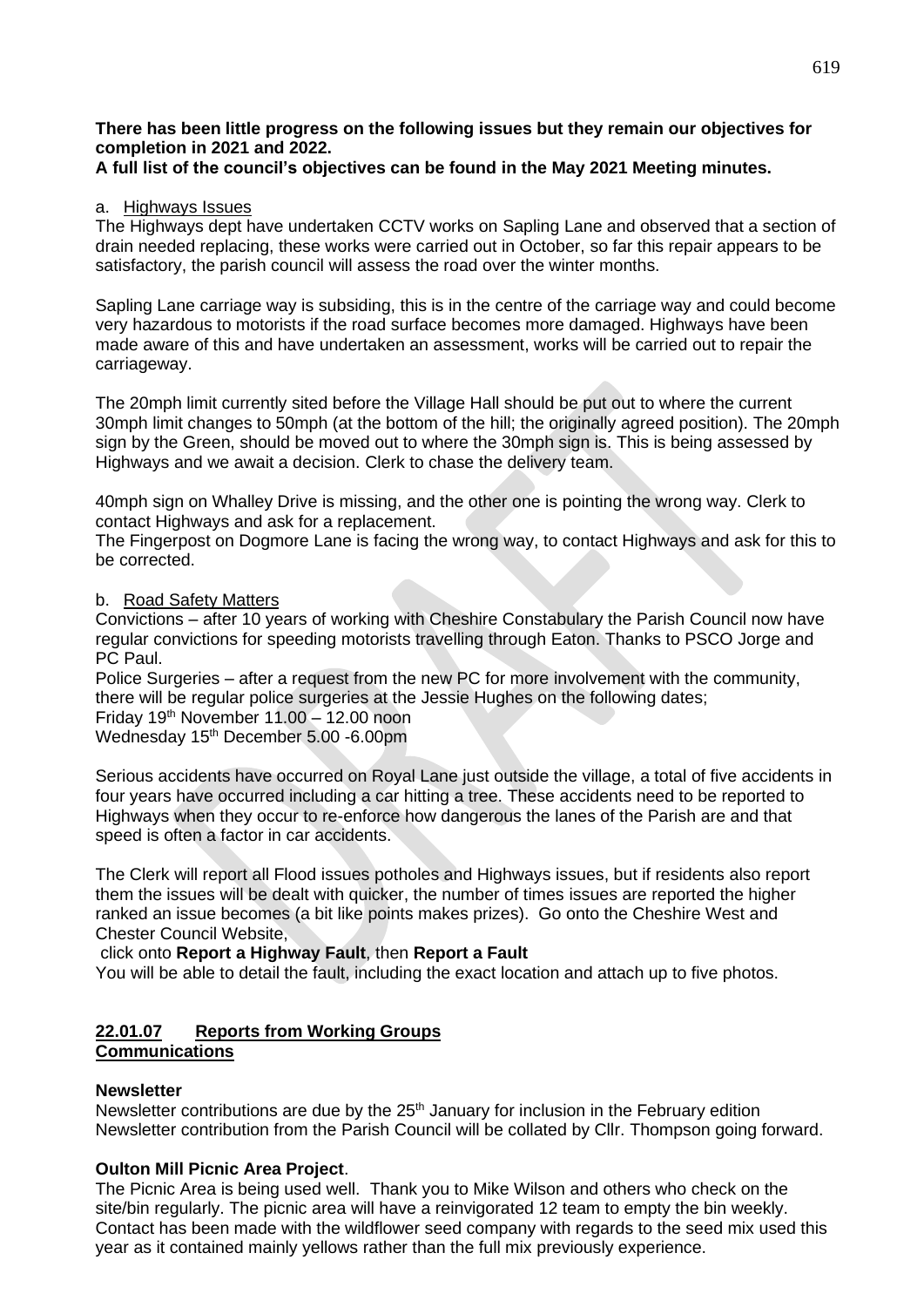The fruit trees are in need of a prune during the winter months.

Thank you to Cllr. Shaw for organising the hedges to be cut.

Anyone wishing to volunteer with the picnic area project, please contact the Clerk Lindsey at, [rushtonclerk@aol.com](mailto:rushtonclerk@aol.com)

Cllr. Shaw will be the main contact for the picnic area going forward.

Options will be considered how to best manage the mowing of the picnic area.

### **Youth/Social/Community**

### **Play Zone Project**

The play zone sanitiser is checked regularly to ensure it is kept topped up. Signage is in place. The Playzone management committee are all happy to continue in their roles.

There has been some damage to the wooden structures and also shrinkage to wetpour floor. The damage has been reported to Creative Play (manufacturer) with concerns that the floor damage was not expected until at least year ten.

Creative Play have offered to undertake the repairs required at substantial reduction.

- Wooden damage to small activity unit (Clatterbridge walkway) replace for £495 +VAT
- Fixing for above £125
- Wood damage to large activity unity (Heartwood) FOC
- Parasol Teens Bench replace seat layer £750 +VAT
- **Total £1370 +VAT 50/50 discount £685 +VAT Charge to Parish Council**
- •
- Wetpour Flooring- normal price £1250 +VAT for 5m2 or less
- Offer (Quote 21098 21/06/2021) is to repair 3m length free of charge.

**Resolved –** To place order with Creative play to undertake the repairs at a cost of £685 +VAT. The repair works are scheduled for January 24<sup>th</sup>

Cllr. Sime will take over the Paly Zone Management and sit on the committee.

#### **Eaton Primary School conversion to Academy**

Eaton Primary School has converted to an Academy as part of Tarporley High School and Sixth Form College Multi-Academy Trust.

The current agreement between Eaton Primary School and Rushton Parish Council in respect of the MUGA requires renewal which will now be between the Parish Council and the Academy.

Agreement has been reached with the Academy regarding the £500 per year maintenance fee and wording of relevant agreement paragraphs including aspects of liability. This will need to be clarified by Parish Councils Solicitor.

Ongoing liaison between the School Academy and Parish Council will occur until the new agreement can be implemented.

**Action -** liaison until new agreement can be put in place. **Cllr. Thompson**

# **Village Green Phone Box**

A quote has been received from a local company to replace the broken glass, sand all metal and re-paint. It was felt by all councillors present that the quote was quite large, and this could be undertaken by the community as a project.

Cllr. Sime will replace the glass.

To advertise for volunteers in the next newsletter.

Footpath Officer, Cllr. Shaw will become the council point of contact and will liaise with Paul Healey who is the footpath Officer.

Cllr. Shaw will continue to organise the cutting of hedges for the village. Cllrs. Hinchliffe and Leslie will remain the contacts for Road Safety.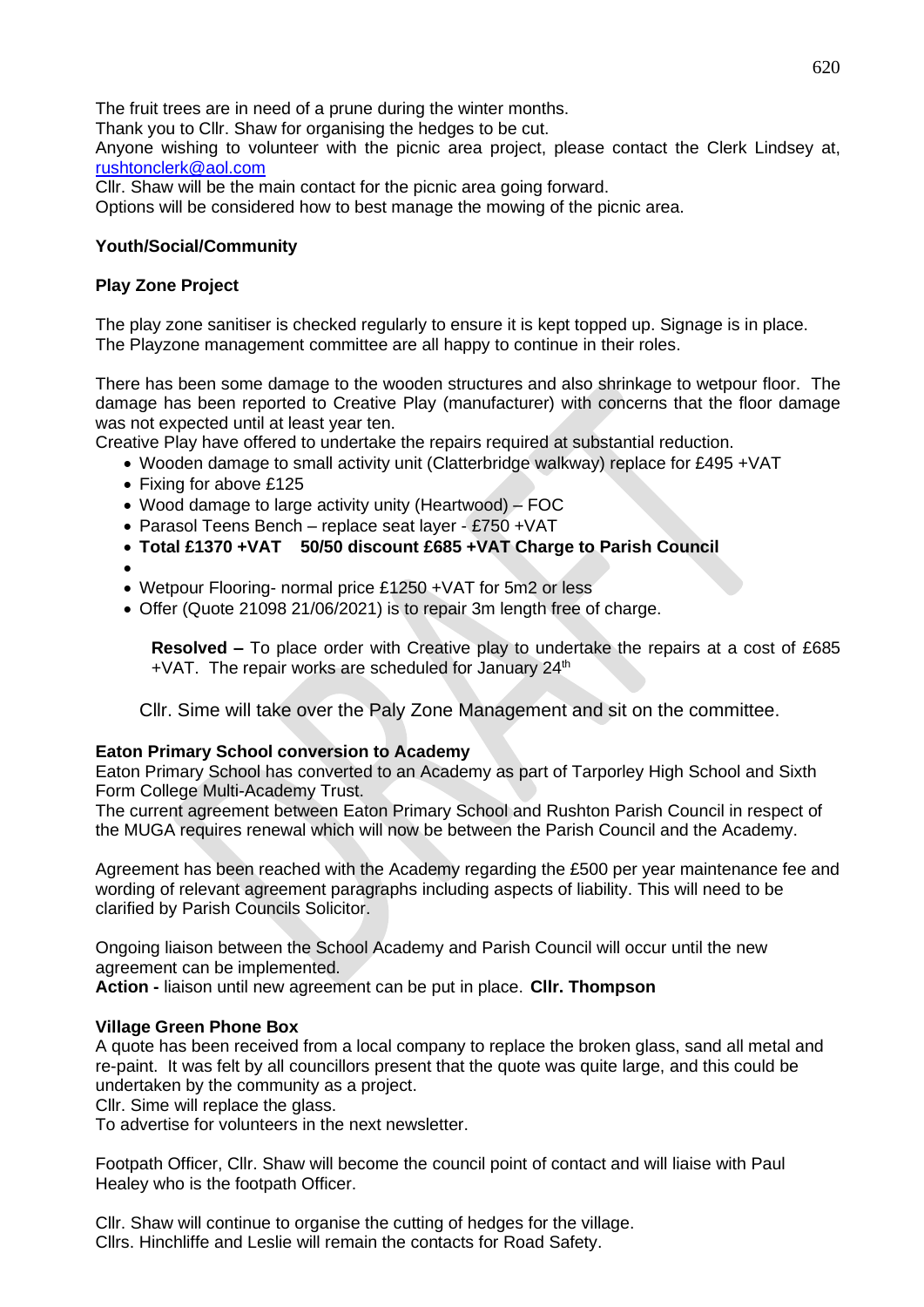Councillor Thompson will be the Parish Council contact for organising village events such as the village fun day

#### **Oulton Park Liaison Group**

A resident representative for the Oulton Park Liaison Group is required as advertised in the November newsletter.

Simon Roberts applied for the position.

Proposed – Cllr. Shaw

Seconded – Cllr. Thompson

# **22.01.08 Matters Arising**

### **Budget for 2022-2023**

Councillors looked over the draft budget. The budget will be voted on in the February meeting

### **Precept for 2021-2022**

After much discussion, the councillors decided that for the year 2022-2023 the Precept will increase by 3.5% to £5800.

The money raised by the precept is used for many projects in the village, including litter picking equipment for volunteers, wildflower seeds for the picnic area and many others.

**Proposed** – Cllr. Thompson

**Seconded** – Cllr. Hinchliffe

### **Village Design Statement (VDS)**

A meeting with the Village Design Group was held in June and the actions can be seen in the Parish Council minutes for June

Cllr. Thompson has liaised with CWaC to determine the weight given to the VDS document if it is acknowledged or adopted by the council.

- Adopted holds more weight.
- VDS needs to be adopted/acknowledged and then reviewed periodically
- The VDS is a material consideration in the planning process
- Currently Eaton falls under the CWaC Local Plan
- A neighbourhood plan could be developed by incorporating the VDS, funding is available.

#### **Actions**

All councillors to review the VDS and look at the objectives and responsibilities within it. Going forward members of the VDS group will assist individually if their expertise is required. A vote will be undertaken in the February 2022 meeting.

#### **Village Green fence/handrail damage**

Village Green Damage, Mike, Mary and Richard Potton to repair, will cost approx. £50-£75. Will also ask Terry Ball for some free Tarmac to repair the footpath. **Proposed** – Cllr. Shaw **Seconded** – Cllr. Thompson

#### **Corona Virus Buddy Update**

The buddy system is still working well, thank you to all the angels who assisted over the past year.

# **Trees on the Green**

Following the meeting with CWaC Tree Officer on Tuesday  $29<sup>th</sup>$  June, Ryan McConnell has rejected the Parish Councils proposal to remove one tree from the village green.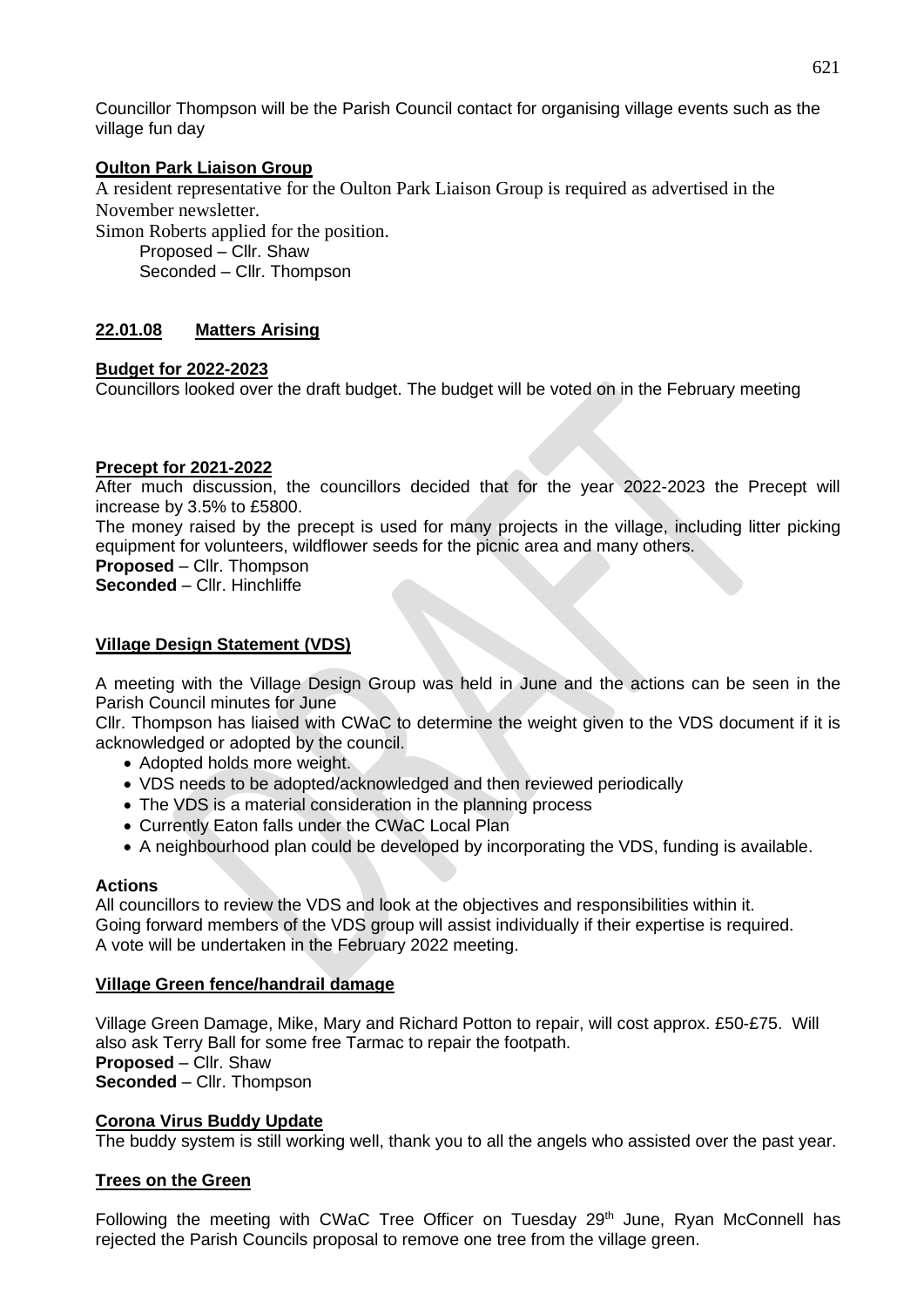Having viewed that the Tree officer may place TPO's on the trees if the Parish Council pursue the issue of tree removal further, all Councillors present accept the decision of CWaC and will undertake pruning work with approval under Conservation Area Permit.

**Actions-** gain new quotes for pruning the trees as those available were raised several months ago.

# **22.01.09 Correspondence**

**Resolved: that** correspondence received as detailed below be noted and the action list be agreed:

| Reporter           | <b>Date</b> | <b>Description</b>                     | <b>Action</b>        |
|--------------------|-------------|----------------------------------------|----------------------|
| Multi-             | 29/10/20    | Use of MUGA by school when             | Circulate to         |
| Academy            | onwards     | transferred to Multi-Academy Trust,    | councillors          |
| Trust              |             | new agreement to be created            |                      |
| <b>Councillors</b> | 24/02/2021  | Maintenance of trees on the green,     | Circulate to         |
|                    | onwards     | emails between residents, contractors, | Councillors          |
|                    |             | and CWaC Tree Officer                  |                      |
| Creative           | 13/07/2021  | Repairs to wet pour flooring           | Circulated           |
| Play               |             |                                        |                      |
| Member of          | 21/10/21    | Concerns about the Oulton Mill Lane    | Concerns             |
| Public             | onwards     | site                                   | passed to            |
|                    |             |                                        | <b>Planning Dept</b> |
| Planning           | 16/11/21    | Old School House, garden structure     | Details passed       |
| Dept.              |             | not part of original planning          | to the Planning      |
|                    |             | application. To b passed to            | Dept.                |
|                    |             | enforcement team.                      |                      |
| Cllr. Wilson       | 7/10/21     | Leaf collection                        | Circulated           |
| Member of          | 25/11/21    | Contacted regarding resident vacancy   | circulated           |
| public             |             | for Oulton park liaison Group.         |                      |
| Cllr. Moore-       | 25/11/21    | Members briefing, wildflowers and      | Circulated           |
| Dutton             |             | grass management                       |                      |
| Highways           | 11/01/2022  | Closure of Eaton Lane to enable        | Circulated           |
|                    |             | replacement of BT Pole                 |                      |
| Highways           | 12/01/20222 | Closure of Lower Lane on 28th January  | Circulated           |
|                    |             | for one day to enable replacement of   |                      |
|                    |             | <b>UU</b> assets                       |                      |

# **22.01.10 Finance Matters**

**Resolved: that** the following net accounts are passed for payment:

| <b>PAYEE</b>           | <b>DESCRIPTION</b>                 | NET(f)  | VAT(E)  | <b>TOTAL</b> |
|------------------------|------------------------------------|---------|---------|--------------|
|                        |                                    |         |         | (E)          |
| Miss L Worrall         | Q 3 salary                         | £917.28 |         | £917.28      |
| Miss L Worrall         | Q3 Expenses                        | 107.02  | £19.85  | £126.87      |
| <b>ChALC</b>           | Training Course - Cllr. Thompson   | £30.00  |         | £30.00       |
| ChALC                  | Training Course - Cllr. Thompson   | £90.00  |         | £90.00       |
| <b>JHVI</b>            | Hall Hire Nov 2021                 | £21.00  |         | £21.00       |
| <b>TP Construction</b> | Re-issue of Cheque for wall repair | £803.00 | £160.60 | £963.60      |

• Accounts for payment (below)

# **22.01.11 External Meeting**

Oulton Park Liaison Group, 8<sup>th</sup> December. The park opens on 26<sup>th</sup> March with a busy calendar of events, Superbikes May BTCC 11-12 June